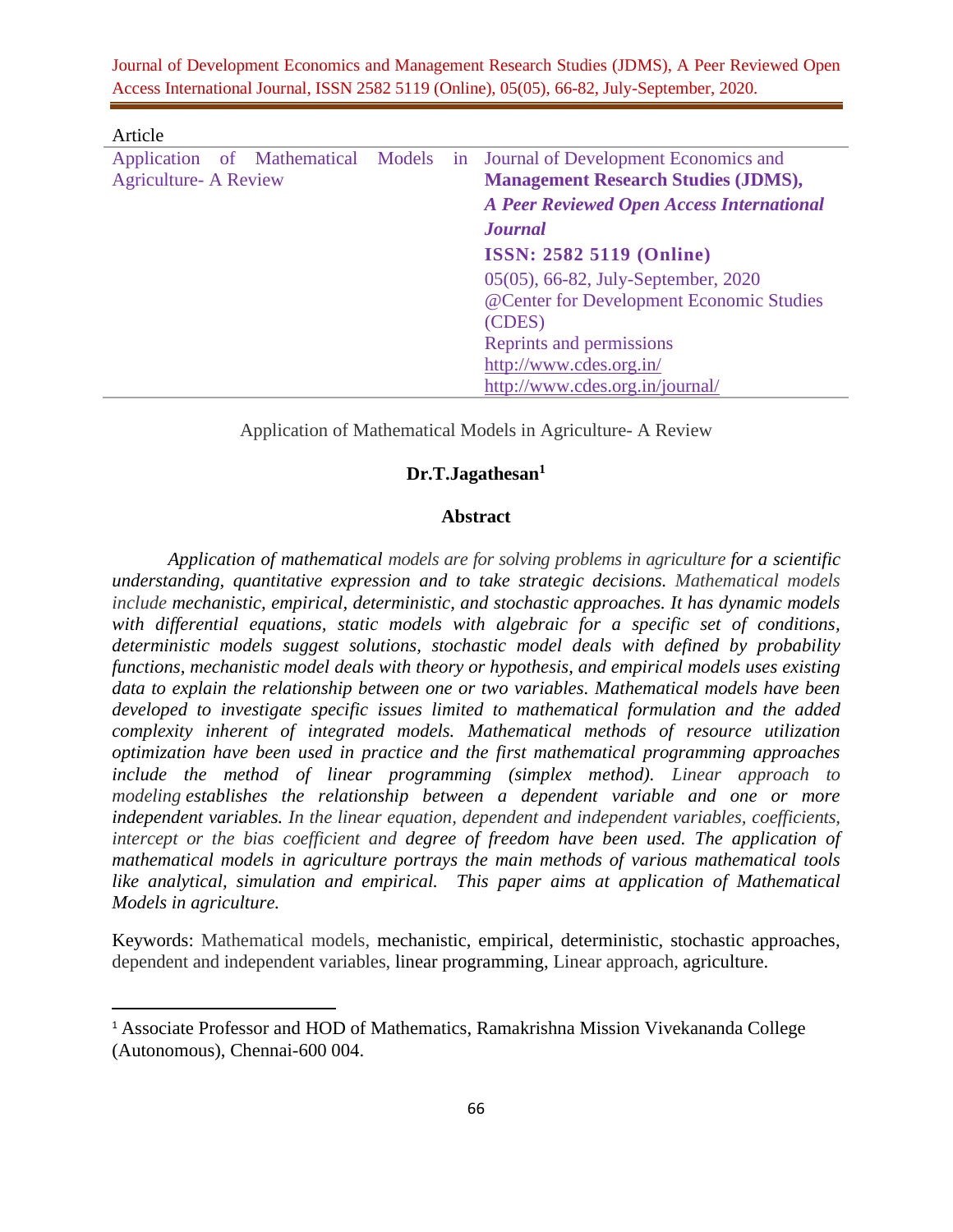## **Introduction**

Mathematical models are used for solving the intricate issues and problems in the agriculture for a number of reasons like developing scientific understanding, quantitative expression of a system for decision making, to take a tactical decision as well as strategic decisions by the agricultural planners. This study aims at application of Mathematical Models in agriculture. It is because farm planning in agriculture is imperative in different size of farm holdings to achieve the desired results. Agriculture and its allied sectors are pervasive in terms of employment and livelihoods for the marginal, small and large farmers, who dominate the agriculture in countries like India. To attain the Sustainable Development Goals (SDGs) in ending poverty and bringing an inclusive growth, activities related to agriculture need to be closely integrated with the SDG targets. As a result, Indian government has taken many initiatives to ensure its long-term development of agriculture. Various government interventions for the growth of allied sectors such as animal husbandry, dairying, and fisheries demonstrate the commitment to maximising the potential of allied sector to enhance farm welfare. Aside from several initiatives aiming at enhancing agricultural productivity and marketing, the government also implements a large food management programme with significant financial implications in terms of food subsidies. Agriculture and its allied sector sectors employ 54.6 percent of the workforce (Census 2011) and account for 17.8 percent of the India's Gross Value Added in 2019-20.

Mathematical models consist of mechanistic and empirical with deterministic and stochastic approaches. The mechanistic model deals with one level in the hierarchy by considering processes of mechanisms through which changes occur at lower levels. The empirical model account for mechanism by which changes occur in the system. In deterministic approach, the empirical model attempts to perform prediction from a regression relationship while mechanistic deals with Newtonian mechanics with different equations. In Stochastic model, for empirical study tools like Analysis of variance is used, while for mechanistic approach Mendelian inheritance is applied with probabilistic equations.

In a comprehensive crop model, yield prediction has depended on statistical regression models, sometimes improved by accounting for the soil moisture balance (Baier & Robertson, 1968) or by calculating crop transpiration with simplified procedures (Zaban, 1981). A tulip bulb model uses intermediate harvests to update the yield prediction (Benschop, 1985) but the model has not been applied in practice.

Reddy, V.R., D.N. Baker, F.D. Whisler and R.E. Fye, (1987) have used a model to examine cotton yields in the U.S.A since 1965 with a threefold increase from 1935 to 1965. The model found damage in root function due to use of herbicide which caused for the decline in yield. The study found that use of herbicide damage to roots and consequent yield reduction experimentally over a period of 20 years.

Baldwin (1995) describes that 'dynamic models are with differential equations; static models have algebraic and solved for a specific set of conditions; deterministic models suggests solutions of an equation or set of equations; stochastic model deals with defined by probability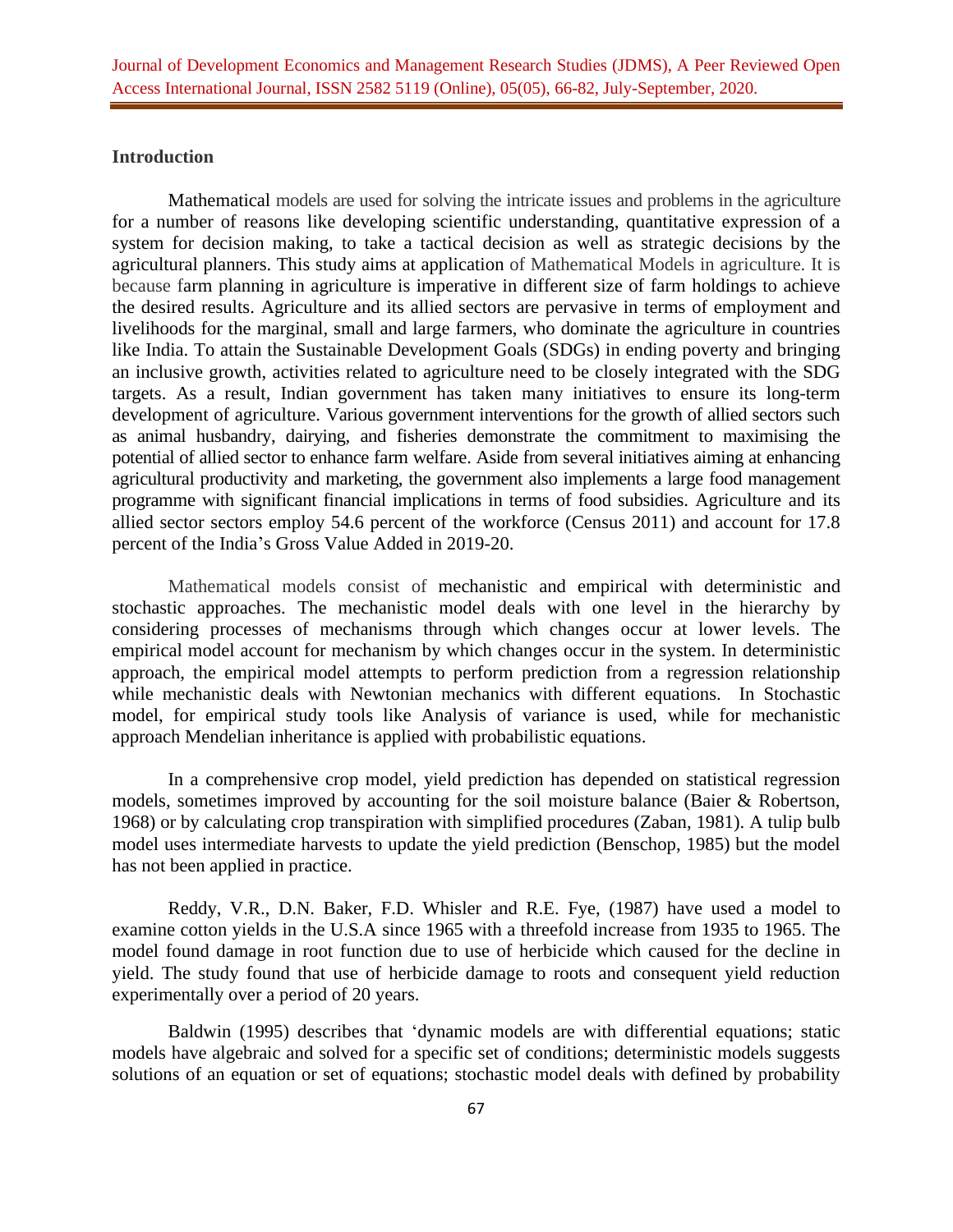functions that seeks to take account of the variance that is not fully understood; mechanistic model provides equations that is derived from theory or hypothesis about the fundamental nature of the system; mechanistic model refers with a casual relationships within the system related to a broad range of realities; and empirical models uses existing data to explain the relationship between one or two variables (Riggs, 1963).

According to J. H.M. Thornley, (1996) developed "water sub-model is designed for use with plant growth simulators that represent internal plant substrates and variable root partitioning. The model calculates water row from soil to root, root to shoot, and shoot to the atmosphere, for a closed-canopy situation. The model has three state variables: the masses of water in the soil, root and shoot, and represents the processes of evapotranspiration, rainfall interception and evaporation from the canopy, and drainage. The Penman Monteith equation is used for crop transpiration. The fluxes of water from soil to root, and root to shoot, are driven by water potential difference. Tissue water potential and its components are calculated from tissue water content and other plant variables and parameters. The model is able to simulate osmoregulation and describes a variable relationship between tissue water potential, its components and relative water content, depending on growth conditions. The model has elsewhere been integrated with two plant ecosystem models: for grassland and forest".

D. Dourado-Neto, D. A. Teruel, K. Reichardt, D.R. Nielsen, J. A. Frizzone, And O.O.S. Bacchi (1998) have observed that the mathematical models are used for agricultural purposes in order to forecast the results produced by a given system, effects of certain environmental conditions and agricultural practices on crop performance. They have opined that 'modelling represents a better way of synthesizing knowledge about different components of a system, summarizing data, and transferring research results to users.'

R. Bixby, M. Fenelon, Z. Gu, E. Rothber, and R. Wunderling (2000) have observed that due to NP-hardness of supply chain problems and the large sized data widely used in the real world are meta-heuristics like genetic algorithm and particle swarm optimization. In optimization problems, the solution technique of mixed integer programming models, or mixed integer linear programming, are employed in supply chain problems.

J. H. M. Thornley and J. France (2007), are of the view that in agriculture and science simple mathematical models like hierarchy and description have been applied. Hierarchy, description, empirical, mechanistic and teleonomic models are the different model types which requires objectives that are 'critical in a modelling project, models for research are usually different from models for application, and the benefits from a model can be diverse'.

O.D. Sirotenko (2009) has discussed four aspects viz., ecological, energetic, and productive. With these aspects in empirical models is to describe the main objective of mechanistic simulation to explain the described one. In this, the sense of a concept of hierarchy level is explained by an exampletypical of agriculture: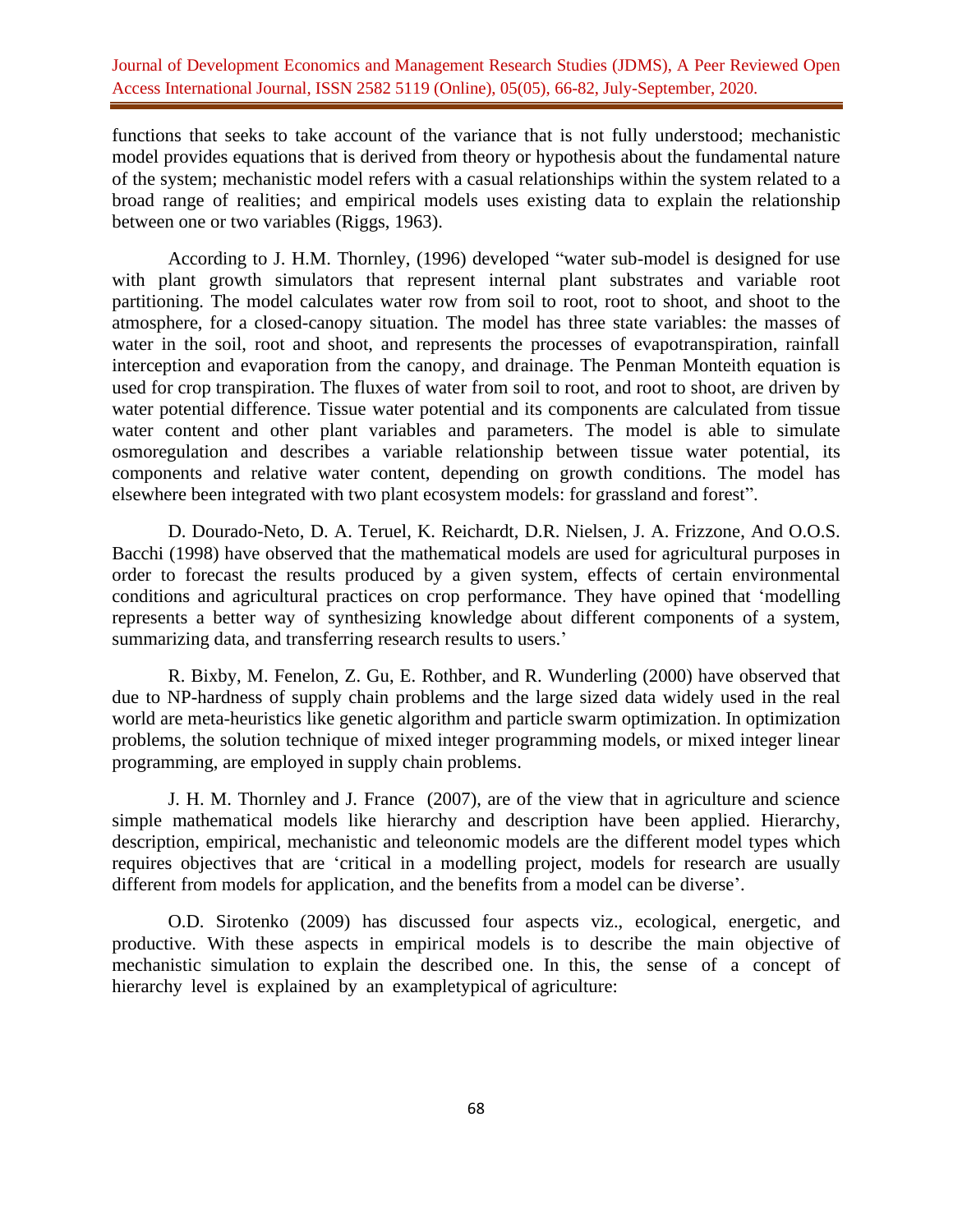| Level       | Description                         |
|-------------|-------------------------------------|
| $i+1$       | Totality of organisms (crops, herd) |
|             | Organism (animal, plant)            |
| <i>i</i> -1 | Organs                              |
|             | <b>Tissues</b>                      |
|             | Cells                               |

According to him. in the static mathematical model while construction no time variable is involved and the vegetation periodis divided into a large number of time intervals that increases the number of independent variables and, consequently, decreases the accuracy of model coefficient assessment.

M.J. McPhee (2009) mathematical modelling frameworks with key features are required to understand the complexity and diversity in agricultural production and marketing systems. Biology, computer programming, statistics, mathematics, economics, and social science needs such models. Mathematical models have been developed to investigate specific issues such as the effects of climate change, climate variability, and to assist third world countries improve their production at the farm gate.

W. Zhang, W.E. Wilhelm, (2011) mathematical models have remained relatively small and within the reach of commercial solvers as the industry grows and problems become larger, basic research will become increasingly important to ensure solvability. They emphasized to consider mixed integer programming models as solution approach for fresh agri-food supply chain problems.

N.Mason, H. Flores, J.R. Villalobos, and O. Ahumada, (2015) have opined that the technology and tools for increasing the efficiency of agri-food supply chain have been researched with 'limited mathematical formulation, which contrasts with the intuition of traditional decision-makers, their limitations on capturing the whole system dynamics, and the added complexity inherent of integrated models. Therefore, this work aims to focus on research in fresh agri-food supply chains which employ mixed integer programming models as solution approach to investigate its improving potential especially in the efficiency of the products delivery'.

G.Marion and Lawson (2015) have categorised four broad categories of modelling like building, studying, testing, and use as given in the following sequencing type. Modelling project begins from building through the use. Defects are found at the studying as well as testing stages which are corrected by revolving back to building stage. Such process will keep on going until perfection is reached in the relevant model building.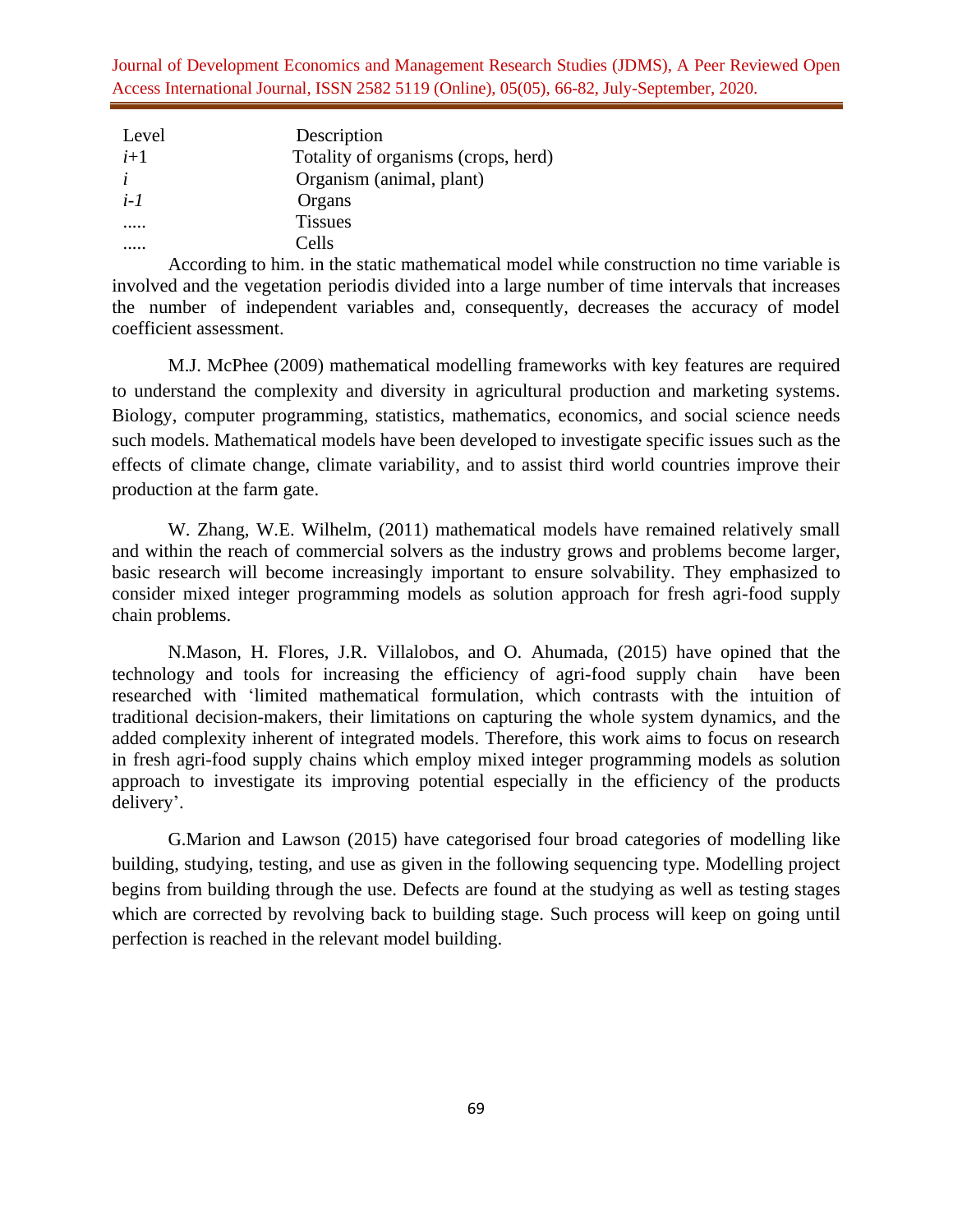

They have developed a deterministic model which describes such a population in continuous time is the differential equation as given below:

$$
\begin{array}{c}\n\text{dp} \\
\text{dt} \quad = \text{ap}\n\end{array}
$$

where  $p(t)$  is population size at time t, and a is a constant. Solution of this equation by integration gives

 $p(t) = p(0)$ eat

where  $p(0)$  is population size at time zero. According to this solution, populations grow in size at an exponential rate.

O.D. Sirotenko and V.A. Romanenkov (2012) paper pronounces an approach for solution to the problems using mathematical modelling and computer technology approaches where the optimization problems are generalized for land, fertilizer, irrigation water, facilities, labour use in plant-growing, the herd structure and feeding rations in livestock. Mathematical methods of resource utilization optimization have been used in practice and the first mathematical programming approaches include the method of linear programming (simplex method). The models of agricultural processes and the optimization methods have been developed quickly based on the specific problem or the specific parameters a wide range of methods from classical analytical studies of the systems of here that all parameters in the economic-mathematical model (resources, technical economic coefficients and coefficients of the objective function) are deterministic, a priori known quantities. Problems considering the risk and uncertainty factors, in which some (and in the general case all) parameters are random values, are known as stochastic problems of resources allocation. Stochastic is the integral attribute of agricultural production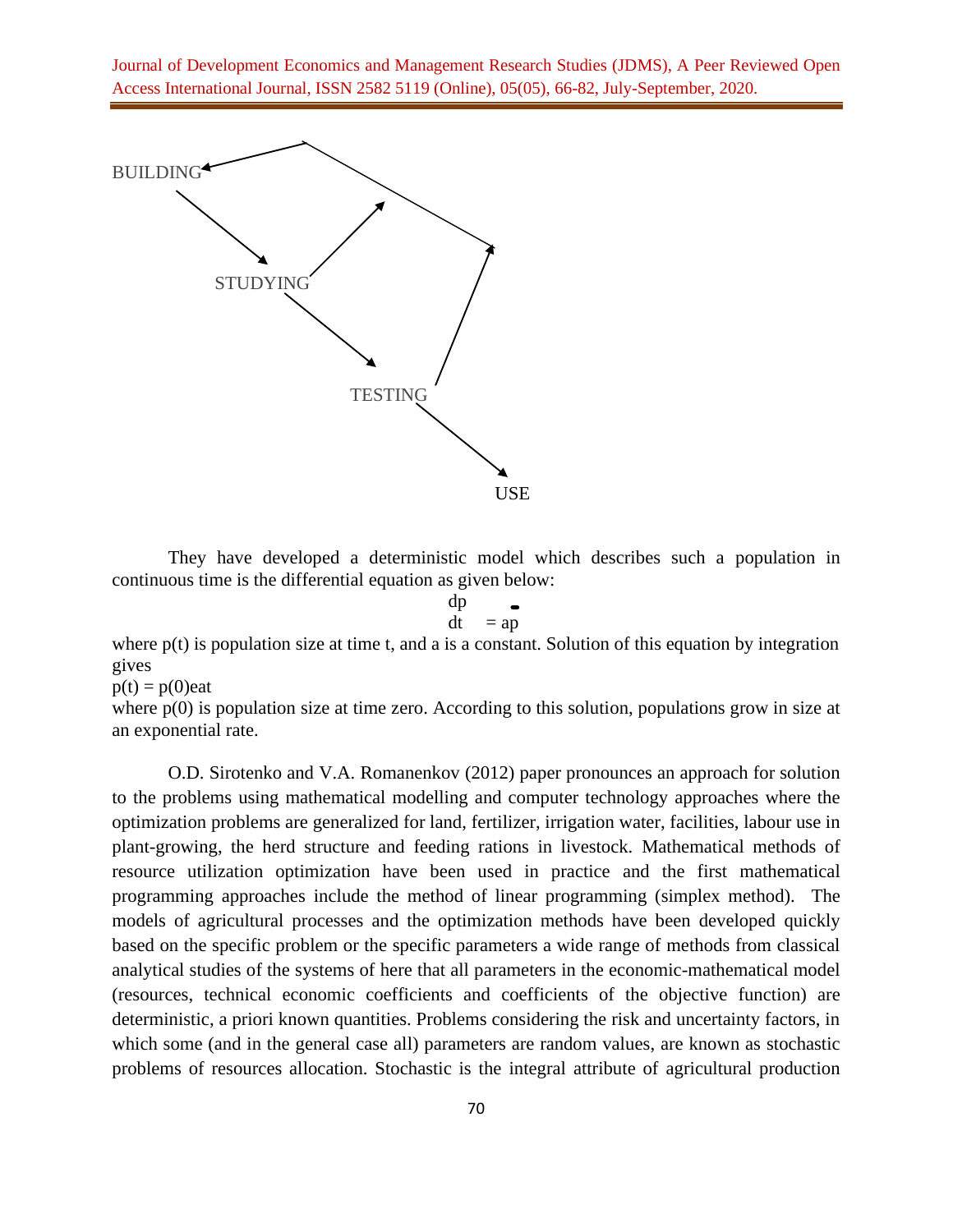connected with the uncertain character of the environment and, primarily, weather conditions. Consider the statement of a general problem of linear programming in a matrix form: find

 $F(x) = C^*X \rightarrow \text{max}$  at  $AX < B$ ,  $X > 0$ .

Where the matrix *A* and the vectors *B* and *C* are deterministic, it is the most frequently encountered statement of a problem. In stochastic problems A*, B* and *C* may be random. Problems of stochastic programming differ considerably in the objective function.

P.Paam, R. Berretta, M. Heydar, R.H. Middleton, R. García-Flores, and P. Juliano (2016) made a comprehensive and structured review on recent studies in the field of agribusiness planning models, aiming to optimize fresh agri-food supply chain, with a focus on loss minimization in the fruits and vegetables. R.D. Kusumastuti, D.P. Donk, and R. Teunter, (2016) discussed the literature on crop related agrichains focusing on the integration, or lack thereof, harvesting and processing planning and related inventory control issues.

Pia Ghoshal and Bhaskar Goswami (2017) study is based to analyze production efficiency of agricultural system in four regions of India. The paper used a stochastic frontier model, employing time series data ranging from 2005-06 to 2013-14. They have used Battese and Coelli (1995) inefficiency frontier model for panel data is as follows:

 $Y_{it}=exp(X_{it} \beta + V_{it}-U_{it} \dots (1))$ 

where,  $Y_{it}$ , denotes the production at the t-th observation ( $t = 1, 2, \ldots, T$ ) for the i-th firm ( $i = 1,$ 2,..., *N)* 

 $X_{it}$ , is a (1xk) vector of values of known functions of inputs of production and other explanatory variables associated with the i-th firm at the t-th observation;

β is a (*kx*1) vector of unknown parameters to be estimated;

the Vit s are assumed to be iid *N* (0,σ*V*2) random errors, independently distributed of the *Uit*s.

the  $U_{it}$  are non-negative random variables, associated with technical inefficiency of production, which are assumed to be independently distributed, such that *Uit* is obtained by truncation (at zero) of the normal distribution with mean, *zit*δ and variance, σ2. *zit* is a (1*xm*) vector of explanatory variables associated with technical inefficiency of production of firms over time; and

δ is an (*mx*1) vector of unknown coefficients.

Equation (1) specifies the stochastic frontier production function in terms of the original production values. The technical inefficiency effect, *Uit*, in the stochastic frontier model (1) could be specified in equation (2),

 $U z W \delta = W_{it}$ 

where, the random variable, *Wit*, is defined by the truncation of the normal distribution with zero mean and variance, σ2*,* such that the point of truncation is –*zit*δ i.e. *Wit > – zit*δ*.* These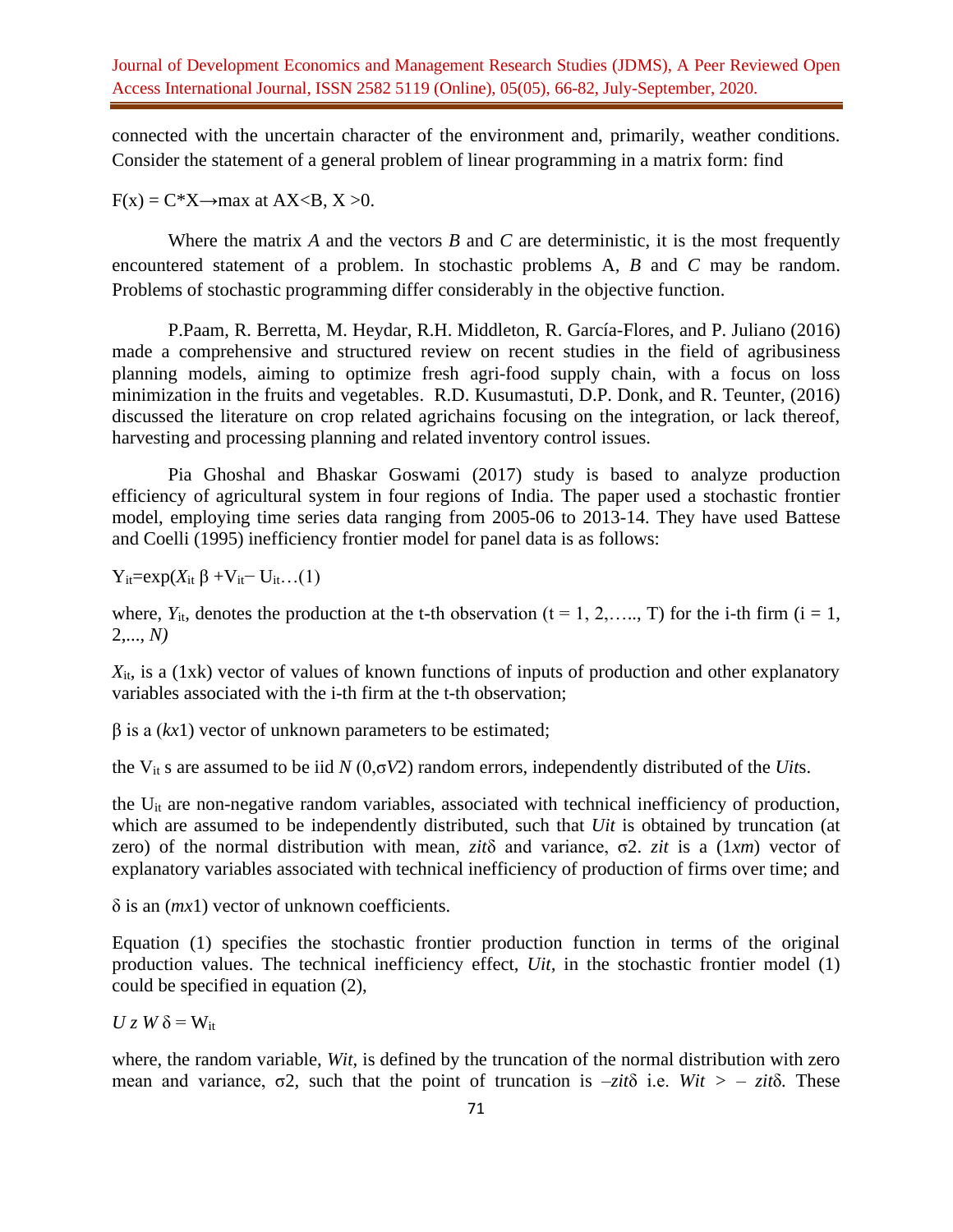assumptions are consistent with *Uit* being a non-negative truncation of the *N*(*zit* δ, σ2) distribution.

They have the production function of the following form:

ln(*Yi t*) = β0+β1ln(*INSCRE it*)+β2ln(*NIAit*)+β3ln (*CONFERit*)+β4ln (*CONPESit*)+*Vit*–*Uit* …(3)

where the technical inefficiency effects are assumed to be defined by,

 $Uit=$ δ0+δ1ln(*RATELIT<sub>it</sub>*)+δ2ln(*RATETECHEDU<sub>it</sub>*)+δ3ln(*LENROAD<sub>it</sub>*)+δ4ln(*SHARENSDP<sub>it</sub>*).(4)

Where ln denotes the natural logarithm (i.e. logarithm to the base e);

*Y* is the total agricultural production of the individual states considered 4.

*INSCREit* represents institutional credit which comprises of purpose wise refinance disbursements by NABARD under investment credit provided to each representative states. It shows refinances given for the purpose of minor irrigation, land development and farm mechanization. It is measured in terms of rupees lakh.

*NIAit* is the Net Irrigated Area of each state. It is measured in terms of '000 hectares.

*CONFERit* represents consumption of fertilizers by each representative state. Its principal components include N (nitrogen), P (Phosphate) and K (potassium). It is measured in terms of '000 tonnes7.

*CONPESit* represents consumption of pesticides. It is measured in terms of metric tonnes8.

*RATELITIt* represents rate of literacy of the rural areas of the representative states and the rate is calculated in terms of total rural population of the state.

*RATETECHEDUit* represents rate of technical education of the rural areas of the representative states and the rate is calculated in terms of total rural population of the state.

*LENROADit* represents length of roads per square kilometre area of the representative state. Importance of infrastructure in explaining inefficiency is brought into the analysis by considering this variable.

*SHARENSDPit* is share of agricultural Net State Domestic Product to total Net State Domestic Product. We have attempted to consider the significance of agricultural sector in the state's economic scenario by this variable.

*V*<sup>*it*</sup> and *U*<sup>*it*</sup> are as defined in the previous section. The *Vit s* are assumed to be iid *N* (0,σ*V*2) random errors, independently distributed of the  $U_{\text{it}}$ s. The  $U_{\text{it}}$  s are non-negative random variables, associated with technical inefficiency of production, which are assumed to be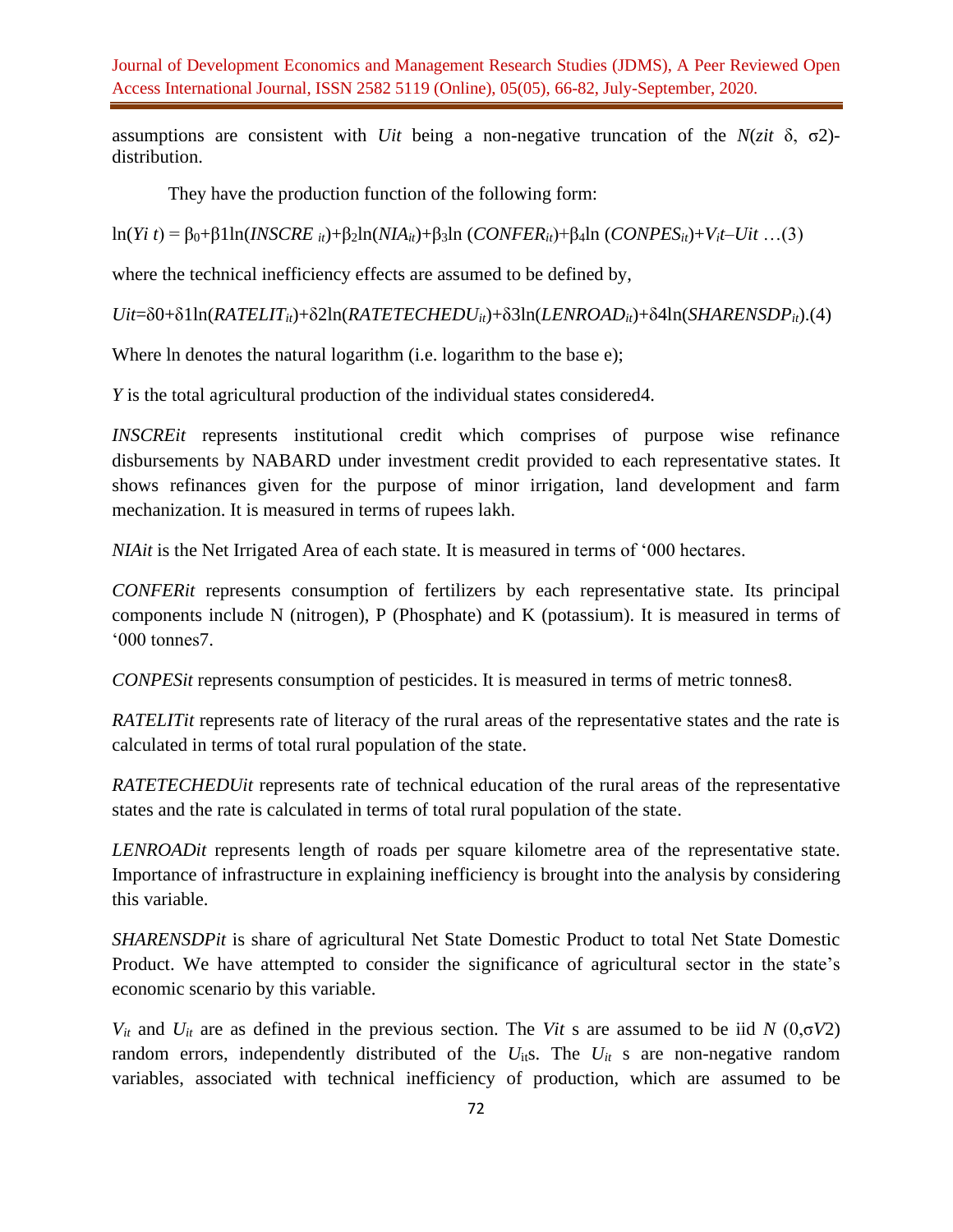independently distributed, such that  $U_{it}$  is obtained by truncation (at zero) of the normal distribution with mean, *zit*δ and variance, σ2.

*zit* is a (1*xm*) vector of explanatory variables associated with technical inefficiency of production of firms over time; and  $\delta$  is an  $(mx1)$  vector of unknown coefficients.

The study found a positive relationship between agricultural productivity and higher use of fertilizers, and pesticides is seen along with the significance of net irrigated area and institutional credit for these regions of the selected states.

## **Linear Regression and its Mathematical implementation**

Linear approach to modeling establishes the relationship between a dependent variable and one or more independent variables viz., simple linear regression and multiple linear regression respectively. In the linear equation, dependent and independent variables, coefficients, intercept or the bias coefficient and degree of freedom have been used. Here, multiple linear regression of the following form is used:

 $Y=\beta_0+\beta_1 X_1+\beta_2 X_2+\beta_3 X_3+\beta_4 X_4+\beta_5 X_5+\beta_6 X_6+\beta_7 X_7+\mu$ 

Where *Y* is the total food grains per hectare in kg

 $X_1$ = Net area sown in hectare

 $X_2$ = Gross Sown Area in hectare

 $X_3$ = Net Irrigated Area in hectare

- X4= Gross Irrigated Area in hectare
- $X<sub>5</sub>=$  Area under high yield varieties in hectare

 $X_6$ = Consumption of Fertilizer (N+P+K) (lakh tonnes)

X7= Consumption of Pesticides (Technical Grade Materials) ('000 tonnes)

 $β<sub>0</sub> = Constant term$ 

 $β<sub>1</sub>$  to  $β<sub>7</sub>$  are predictors that has a corresponding slope coefficient

µ represents all the other variables that have not been included as independent variables

The above model is used for the following data and the results and diagrammes are given after the Table 1.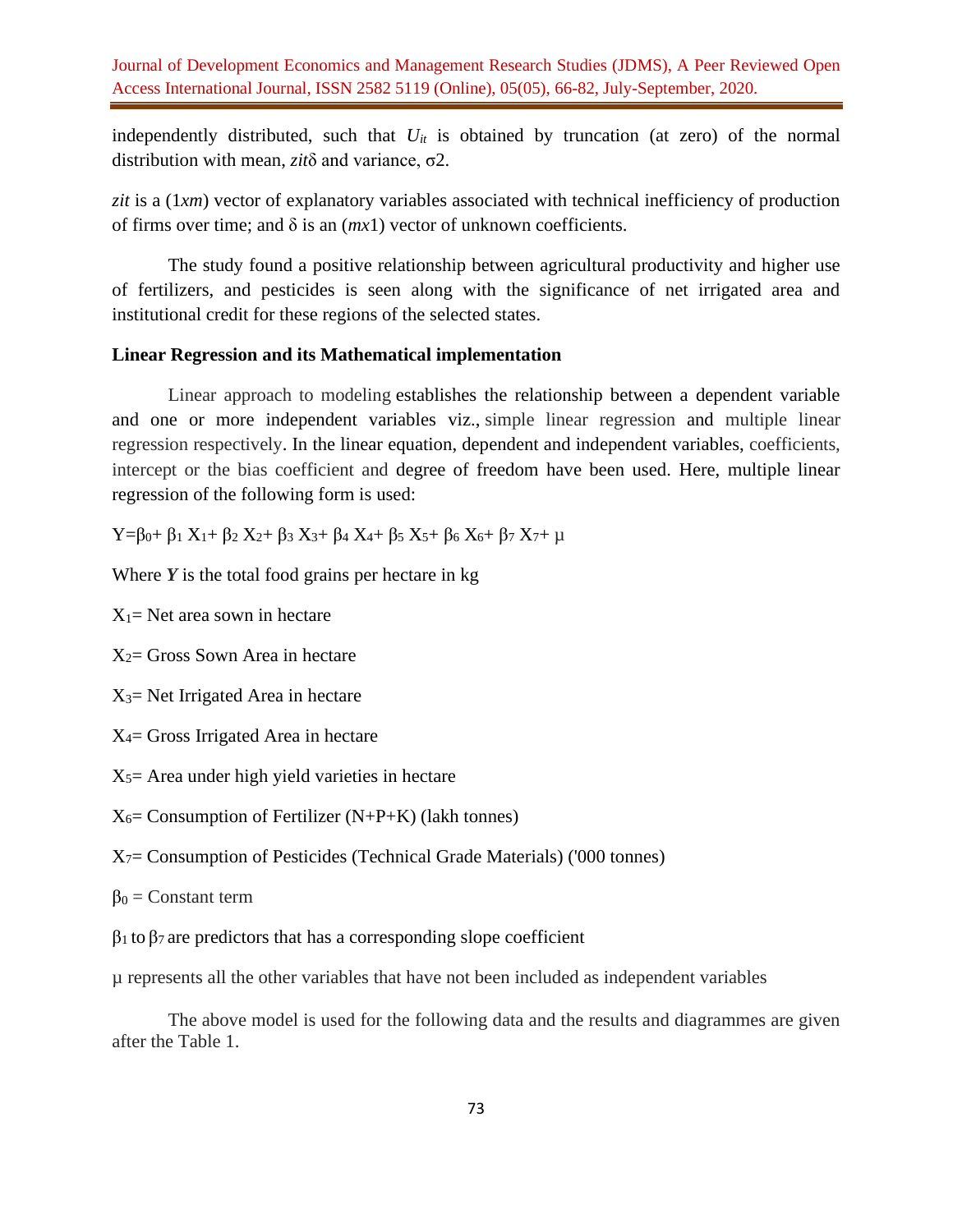Table 1: Food grains production (in kg. per hectare), area under cultivation (in hectare), consumption of NPK (in lakh tonnes) and pesticides (in '000 tonnes)

| Year    | Total      | <b>Net</b> | Gross | <b>Net</b> | Gross     | Area             | Consumption   | Consumption   |
|---------|------------|------------|-------|------------|-----------|------------------|---------------|---------------|
|         | Foodgrains | area       | Sown  | Irrigated  | Irrigated | under            | of Fertilizer | of Pesticides |
|         |            | sown       | Area  | Area       | Area      | high             | $(N+P+K)$     | (Technical    |
|         |            |            |       |            |           | yield            | (lakh tonnes) | Grade         |
|         |            |            |       |            |           | varieties        |               | Materials)    |
|         |            |            |       |            |           |                  |               | ('000 tonnes) |
| 2020-21 | 2386       | 1452       | 2089  | 722        | 1268      | $\overline{0}$   | 321           | 5503          |
| 2019-20 | 2343       | 1436       | 2056  | 702        | 1254      | $\overline{0}$   | 304           | 5498          |
| 2018-19 | 2286       | 1399       | 2014  | 698        | 1021      | $\overline{0}$   | 278           | 5462          |
| 2017-18 | 2235       | 1392       | 2000  | 695        | 1001      | $\overline{0}$   | 262           | 5314          |
| 2016-17 | 2153       | 1394       | 2002  | 686        | 981       | $\overline{0}$   | 259           | 5275          |
| 2015-16 | 2056       | 1395       | 1971  | 673        | 966       | $\overline{0}$   | 268           | 5412          |
| 2014-15 | 2070       | 1401       | 1984  | 684        | 965       | $\boldsymbol{0}$ | 256           | 5612          |
| 2013-14 | 2101       | 1414       | 2010  | 681        | 958       | $\overline{0}$   | 245           | 6028          |
| 2012-13 | 2129       | 1399       | 1942  | 663        | 922       | $\overline{0}$   | 255           | 4562          |
| 2011-12 | 2078       | 1410       | 1958  | 657        | 918       | $\overline{0}$   | 278           | 5298          |
| 2010-11 | 1930       | 1416       | 1977  | 637        | 889       | $\overline{0}$   | 281           | 5554          |
| 2009-10 | 1798       | 1392       | 1892  | 619        | 851       | $\overline{0}$   | 265           | 4182          |
| 2008-09 | 1909       | 1419       | 1953  | 636        | 889       | $\overline{0}$   | 249           | 4386          |
| 2007-08 | 1860       | 1410       | 1952  | 632        | 881       | $\overline{0}$   | 226           | 4477          |
| 2006-07 | 1756       | 1398       | 1924  | 627        | 868       | $\overline{0}$   | 217           | 4151          |
| 2005-06 | 1715       | 1412       | 1927  | 608        | 843       | $\overline{0}$   | 203           | 3977          |
| 2004-05 | 1652       | 1406       | 1911  | 592        | 811       | $\overline{0}$   | 184           | 4067          |
| 2003-04 | 1727       | 1407       | 1897  | 571        | 780       | $\boldsymbol{0}$ | 168           | 4100          |
| 2002-03 | 1535       | 1319       | 1739  | 539        | 731       | $\overline{0}$   | 161           | 4830          |
| 2001-02 | 1734       | 1407       | 1880  | 569        | 784       | $\boldsymbol{0}$ | 174           | 4702          |
| 2000-01 | 1626       | 1413       | 1853  | 552        | 762       | $\overline{0}$   | 167           | 4358          |
| 1999-00 | 1704       | 1411       | 1884  | 575        | 792       | $\boldsymbol{0}$ | 181           | 4620          |
| 1998-99 | 1627       | 1428       | 1917  | 574        | 787       | 784              | 168           | 4916          |
| 1997-98 | 1552       | 1420       | 1900  | 552        | 757       | 760              | 162           | 5224          |
| 1996-97 | 1614       | 1429       | 1895  | 551        | 760       | 764              | 143           | 5611          |
| 1995-96 | 1491       | 1422       | 1875  | 534        | 714       | 721              | 139           | 6126          |
| 1994-95 | 1546       | 1430       | 1881  | 530        | 707       | 709              | 136           | 6136          |
| 1993-94 | 1501       | 1423       | 1866  | 513        | 683       | 670              | 124           | 6365          |
| 1992-93 | 1457       | 1427       | 1857  | 503        | 668       | 654              | 122           | 7079          |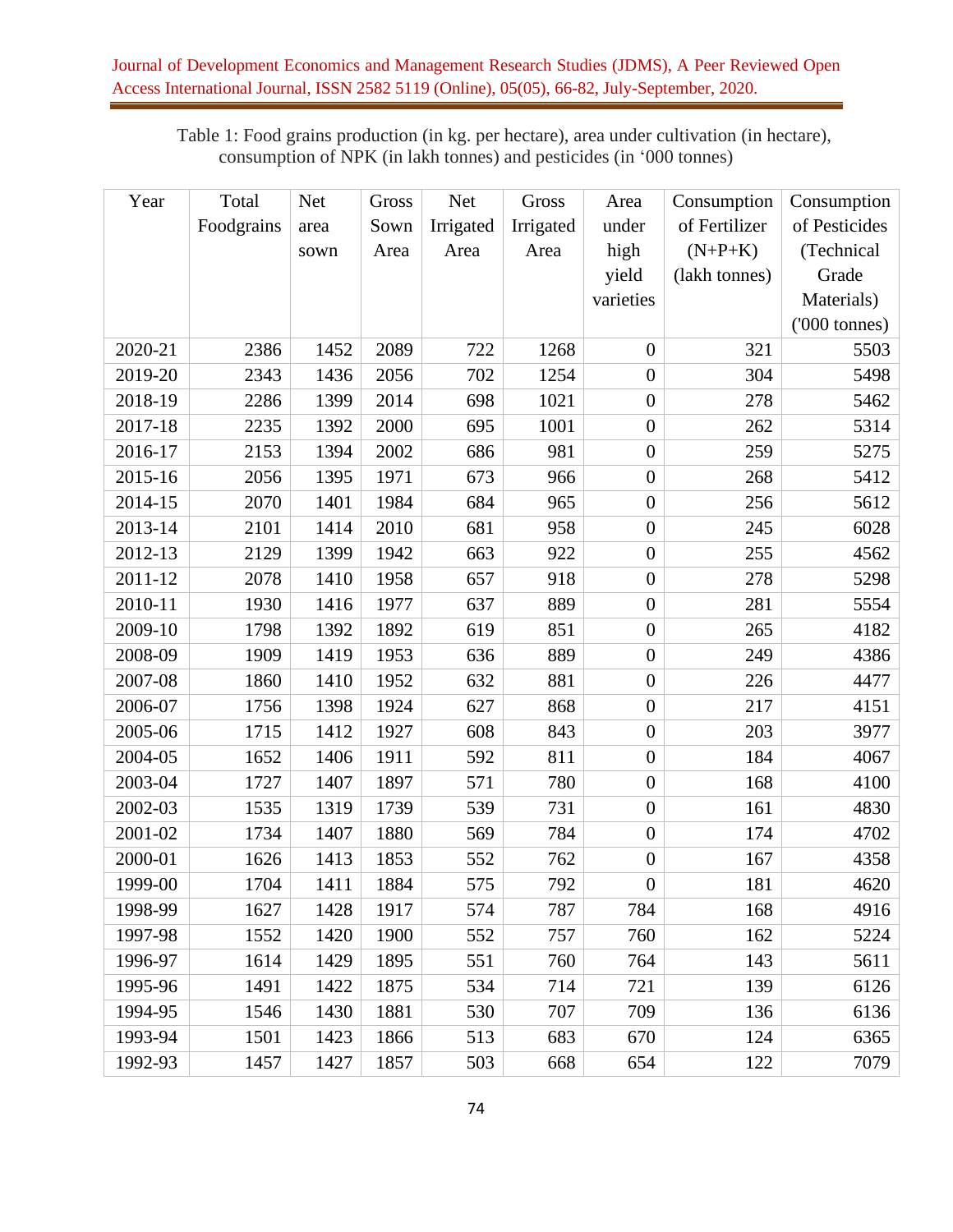|  | 1991-92 | 1382 | 1416 | 1822 | 499 | $  -$<br>65 | 647 | ררו | $\angle 12$ |
|--|---------|------|------|------|-----|-------------|-----|-----|-------------|
|--|---------|------|------|------|-----|-------------|-----|-----|-------------|

Source: RBI data on Indian economy.

|                      |                          |                                |                                             |          | Table 2: Coefficients <sup>a</sup> |                |          |         |                                   |            |
|----------------------|--------------------------|--------------------------------|---------------------------------------------|----------|------------------------------------|----------------|----------|---------|-----------------------------------|------------|
| Model                |                          | Unstandardized<br>Coefficients | <b>Standar</b><br>dized<br>Coefficien<br>ts | t        | Sig.                               | Correlations   |          |         | Collinearity<br><b>Statistics</b> |            |
|                      | $\, {\bf B}$             | Std. Error                     | <b>Beta</b>                                 |          |                                    | Zero-<br>order | Partial  | Part    | Toleranc<br>$\mathbf e$           | <b>VIF</b> |
| $\beta_0$            | -990.408                 | 1112.2<br>25                   |                                             | $-.890$  | .383                               |                |          |         |                                   |            |
| $\beta_1$            | .510                     | 1.542                          | .039                                        | .331     | .744                               | .042           | .070     | .013    | .108                              | 9.254      |
| B <sub>2</sub>       | $-.326$                  | 1.134                          | $-.082$                                     | $-.288$  | .776                               | .896           | $-.061$  | $-.011$ | .019                              | 53.133     |
| $\beta_3$            | 3.504                    | 1.481                          | .812                                        | 2.366    | .027                               | .972           | .450     | .092    | .013                              | 77.609     |
| $\beta_4$            | .525                     | .232                           | .271                                        | 2.258    | .034                               | .944           | .434     | .088    | .105                              | 9.521      |
| $\beta$ <sub>5</sub> | $-.077$                  | .073                           | $-.086$                                     | $-1.063$ | .299                               | $-.647$        | $-.221$  | $-.041$ | .232                              | 4.304      |
| $\beta_6$            | $-.243$                  | .737                           | $-.050$                                     | $-.330$  | .745                               | .93<br>6       | $-.070$  | $-.013$ | .065                              | 15.354     |
| $\beta$ 7            | .040                     | .018                           | .120                                        | 2.255    | .034                               | $-.135$        | .43<br>3 | .088    | .534                              | 1.872      |
|                      | a. Dependent Variable: Y |                                |                                             |          |                                    |                |          |         |                                   |            |

Table 2 provides the results of the linear regression and the regression coefficient of Net Irrigated Area in hectare is 3.504 indicating one hectare increase in this input the food grains output increases by 3.5 kg per hectare, while the other regression coefficients give different situation as found from the table.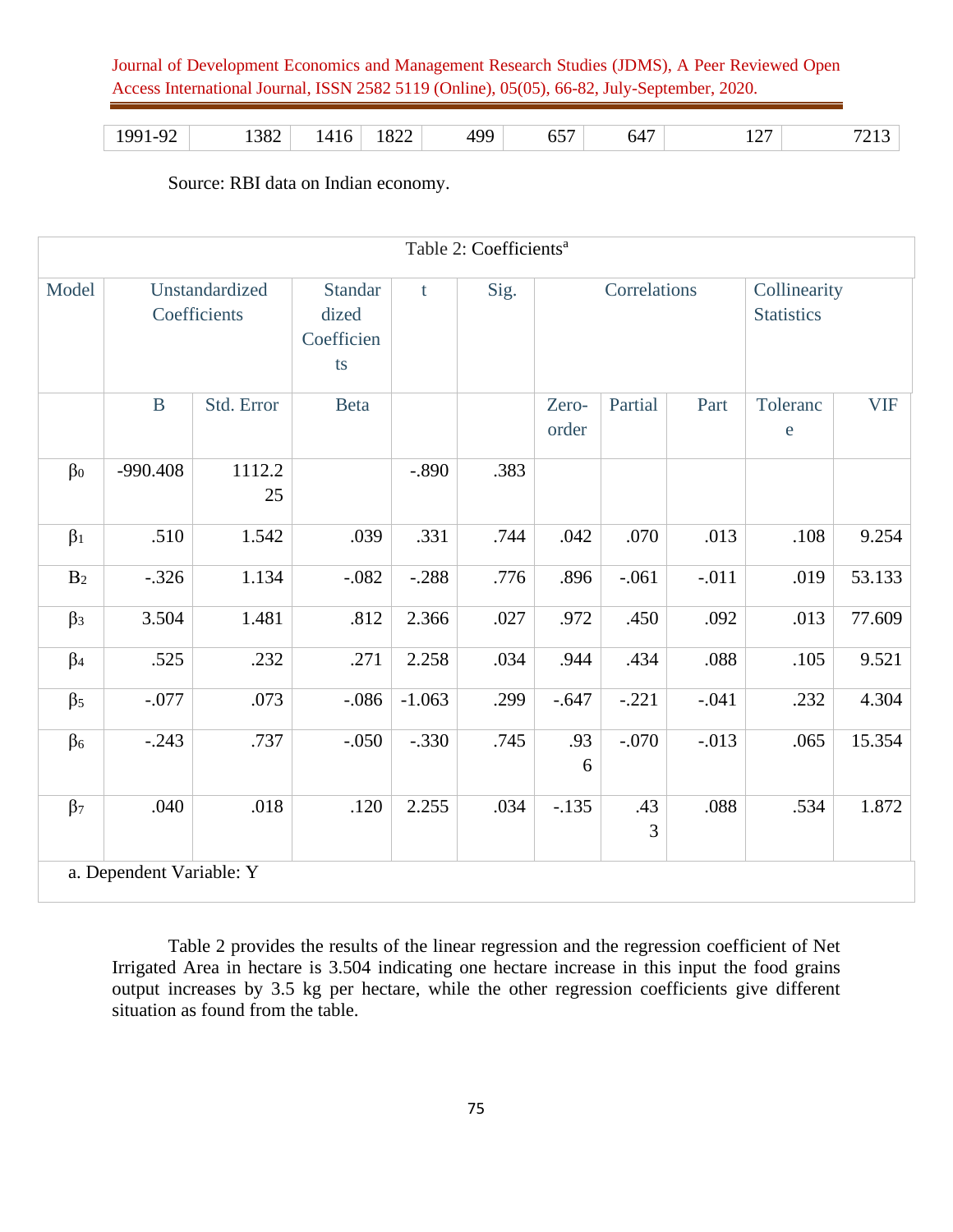|                 |                             |            | Table 3: Coefficients <sup>a</sup> |              |          |      |
|-----------------|-----------------------------|------------|------------------------------------|--------------|----------|------|
| Model           |                             |            | Unstandardized                     | Standardized |          | Sig. |
|                 |                             |            | Coefficients                       | Coefficients |          |      |
|                 |                             | B          | Std.                               | <b>B</b> eta |          |      |
|                 |                             |            | Error                              |              |          |      |
| (Constant)      |                             | $-723.706$ | 116.853                            |              | $-6.193$ | .000 |
|                 | Net Irrigated Area          | 4.195      | .191                               | .972         | 21.997   | .000 |
| 2<br>(Constant) |                             | $-487.781$ | 130.784                            |              | $-3.730$ | .001 |
|                 | Net Irrigated Area          | 2.969      | .449                               | .688         | 6.617    | .000 |
|                 | <b>Gross Irrigated Area</b> | .593       | .201                               | .307         | 2.950    | .006 |

|                | Table 4: Excluded Variables <sup>a</sup>                                         |                   |         |      |                        |                             |  |  |
|----------------|----------------------------------------------------------------------------------|-------------------|---------|------|------------------------|-----------------------------|--|--|
|                | Model                                                                            |                   | t       | Sig. | Partial<br>Correlation | Collinearit<br>y Statistics |  |  |
|                |                                                                                  |                   |         |      |                        | Toleranc                    |  |  |
|                |                                                                                  |                   |         |      |                        | e                           |  |  |
| 1              | Net area sown                                                                    | .054 <sup>b</sup> | 1.243   | .225 | .233                   | 1.000                       |  |  |
|                | <b>Gross Sown Area</b>                                                           | .128 <sup>b</sup> | 1.307   | .202 | .244                   | .198                        |  |  |
|                | <b>Gross Irrigated Area</b>                                                      | .307 <sup>b</sup> | 2.950   | .006 | .494                   | .142                        |  |  |
|                | Area under high yield varieties                                                  | $.043^b$          | .704    | .487 | .134                   | .526                        |  |  |
|                | Consumption of Fertilizer (N+P+K)                                                | $.064^{\rm b}$    | .417    | .680 | .080                   | .084                        |  |  |
|                | (lakh tonnes)                                                                    |                   |         |      |                        |                             |  |  |
|                | Consumption<br>Pesticides<br>of                                                  | .103 <sup>b</sup> | 2.456   | .021 | .427                   | .943                        |  |  |
|                | (Technical Grade Materials) ('000                                                |                   |         |      |                        |                             |  |  |
|                | tonnes)                                                                          |                   |         |      |                        |                             |  |  |
| $\overline{2}$ | Net area sown                                                                    | .004 <sup>c</sup> | .087    | .931 | .017                   | .803                        |  |  |
|                | <b>Gross Sown Area</b>                                                           | .023 <sup>c</sup> | .230    | .820 | .045                   | .163                        |  |  |
|                | Area under high yield varieties                                                  | .012 <sup>c</sup> | .207    | .838 | .040                   | .504                        |  |  |
|                | Consumption of Fertilizer (N+P+K)                                                | $-0.015^{\circ}$  | $-.108$ | .915 | $-.021$                | .081                        |  |  |
|                | (lakh tonnes)                                                                    |                   |         |      |                        |                             |  |  |
|                | Pesticides<br>of<br>Consumption                                                  | .080 <sup>c</sup> | 2.039   | .052 | .371                   | .894                        |  |  |
|                | (Technical Grade Materials) ('000                                                |                   |         |      |                        |                             |  |  |
|                | tonnes)                                                                          |                   |         |      |                        |                             |  |  |
|                | a. Dependent Variable: Total Foodgrains                                          |                   |         |      |                        |                             |  |  |
|                | b. Predictors in the Model: (Constant), Net Irrigated Area                       |                   |         |      |                        |                             |  |  |
|                | c. Predictors in the Model: (Constant), Net Irrigated Area, Gross Irrigated Area |                   |         |      |                        |                             |  |  |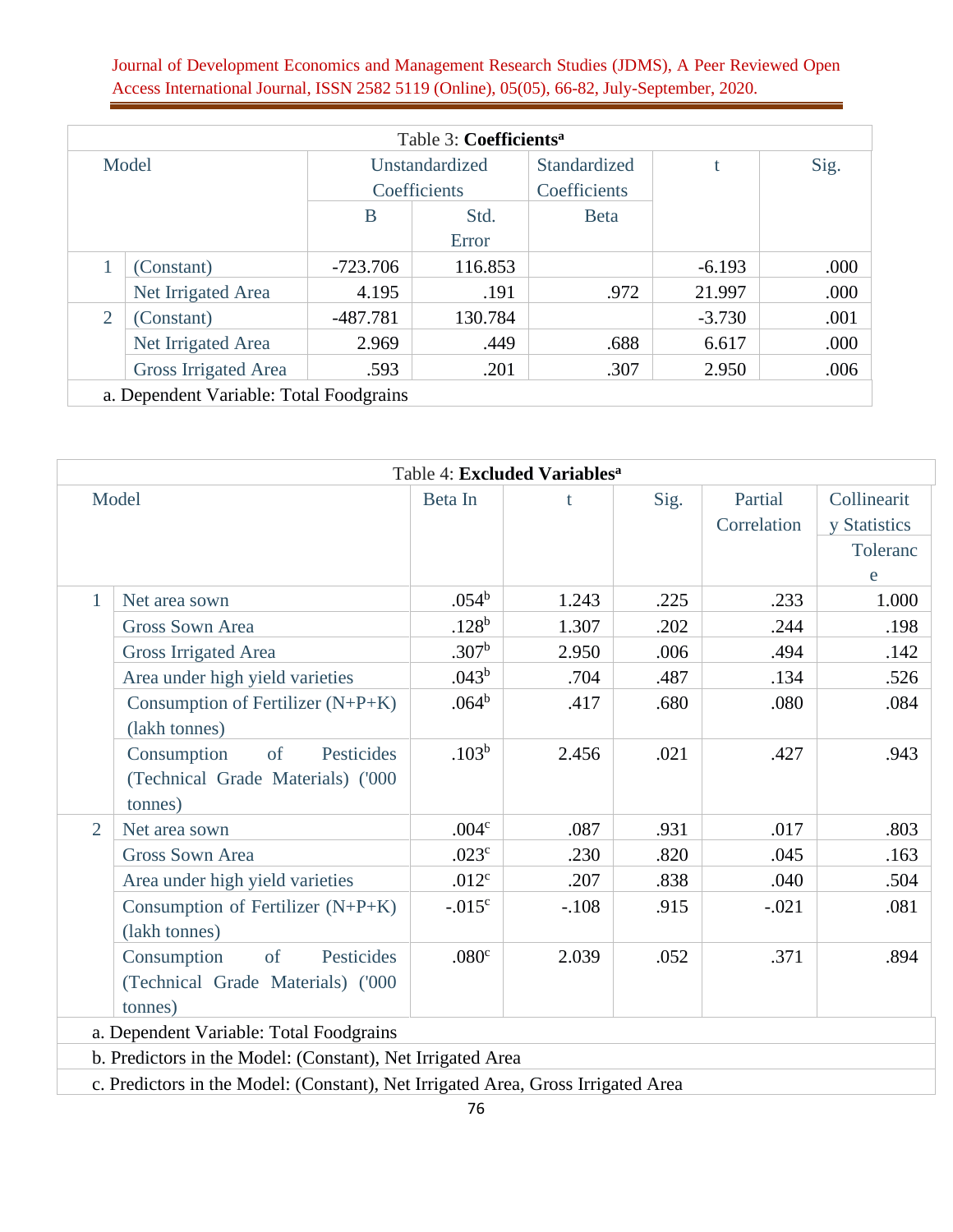| Table 5: Residuals Statistics <sup>a</sup> |            |         |         |           |    |  |  |  |  |  |
|--------------------------------------------|------------|---------|---------|-----------|----|--|--|--|--|--|
| Minimu<br>Maxim<br>Mean<br>Std.            |            |         |         |           |    |  |  |  |  |  |
|                                            | m          | um      |         | Deviation |    |  |  |  |  |  |
| <b>Predicted Value</b>                     | 1383.13    | 2407.34 | 1831.77 | 283.024   | 30 |  |  |  |  |  |
| Residual                                   | $-132.210$ | 101.902 | .000    | 58.794    | 30 |  |  |  |  |  |
| <b>Std. Predicted Value</b>                | $-1.585$   | 2.034   | .000    | 1.000     | 30 |  |  |  |  |  |
| <b>Std. Residual</b>                       | $-2.170$   | 1.672   | .000    | .965      | 30 |  |  |  |  |  |
| a. Dependent Variable: Total Foodgrains    |            |         |         |           |    |  |  |  |  |  |

Tables 3 to 5 provides the results of stepwise regression and also endorses the results given in Table 2.



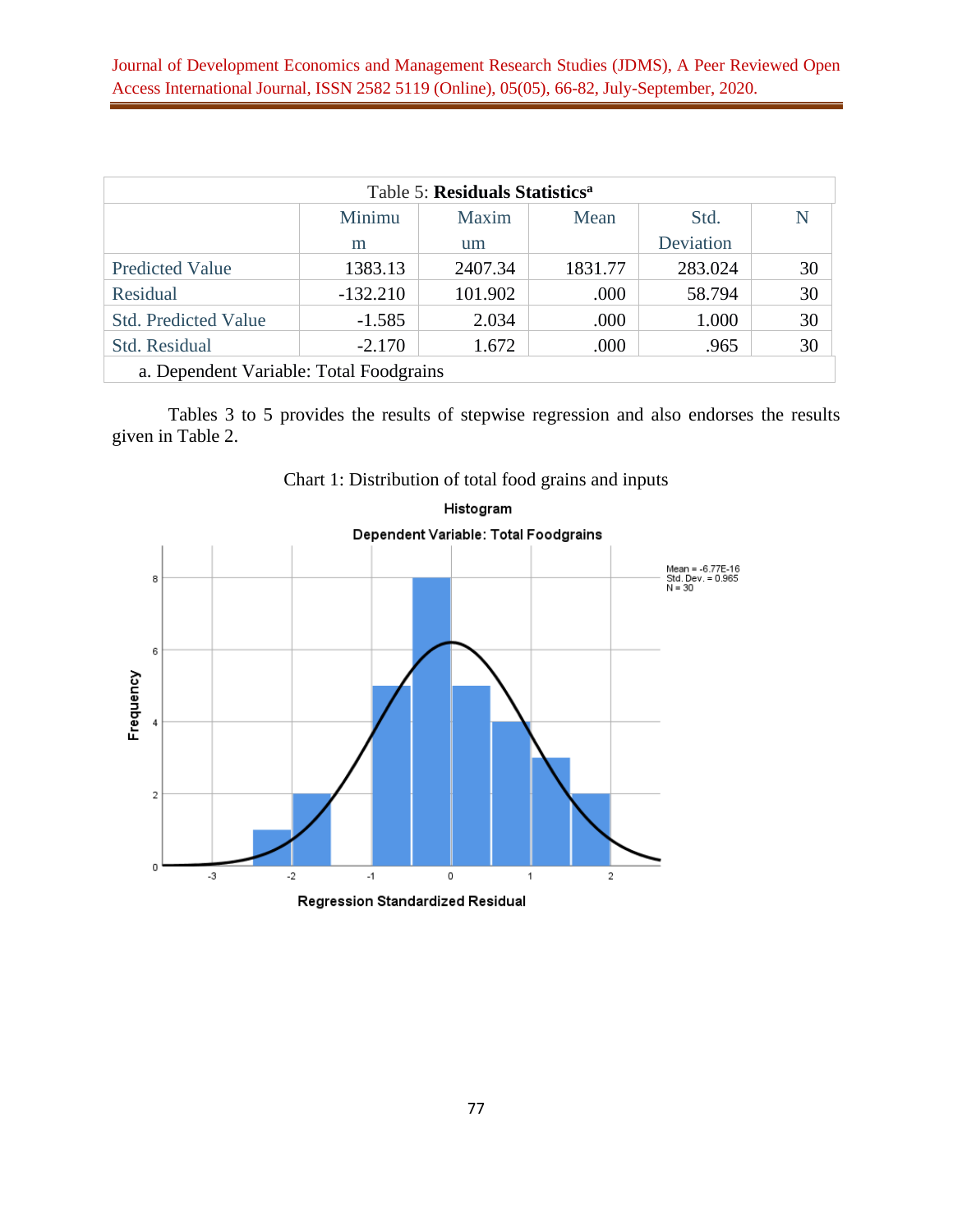

Chart 2: Normal P-P Plot of Regression Standardised Residual







Net Irrigated Area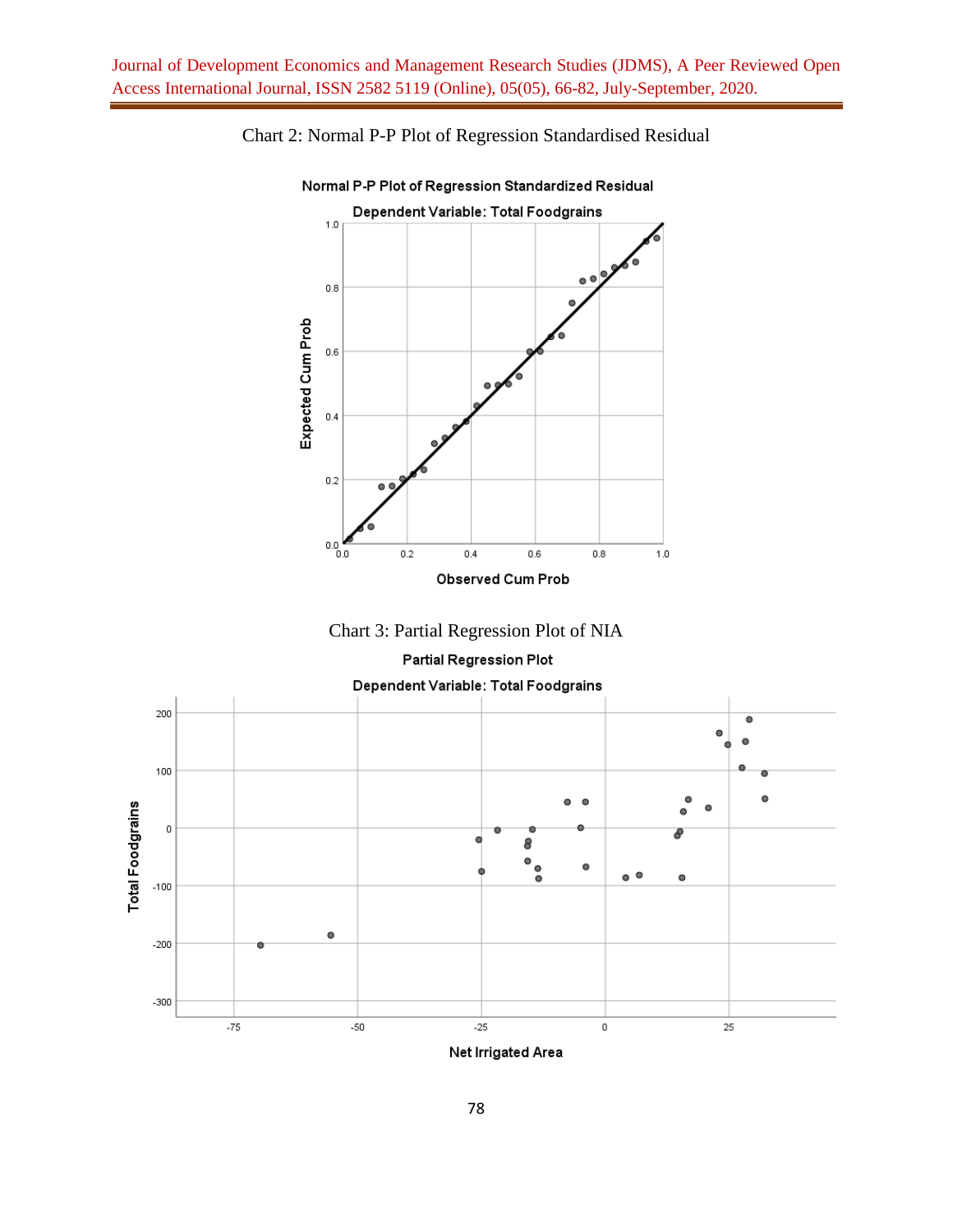

Charts 1 to 4 shows the Distribution of total food grains and inputs, Normal P-P Plot of Regression Standardised Residual, Partial Regression Plot of NIA, and Partial Regression Plot of GIA which describes the distribution of data of dependant and independent variables over the periods.

### **Conclusion**

The application of mathematical models in agriculture discussed portrays that the main types of methods of various mathematical means and tools like analytical, simulation and empirical. The mathematical modelling incorporates five stages encompassing formulation, solution, interpretation and validation. Any mathematical model has various components that varies according to its construction and they include variables or decision parameters, constants and calibration parameters, input parameters, data, phase parameters, output parameters, and noise and random parameters. The mathematical model combines equations, charts, formulas etc., and it is formulated on the basis of theory, literature and logical manner. These mathematical models have applications of manifold which provides precision and strategy to provide solution to a problem. Regression models are under mathematical modelling which is widely used in the present-day research.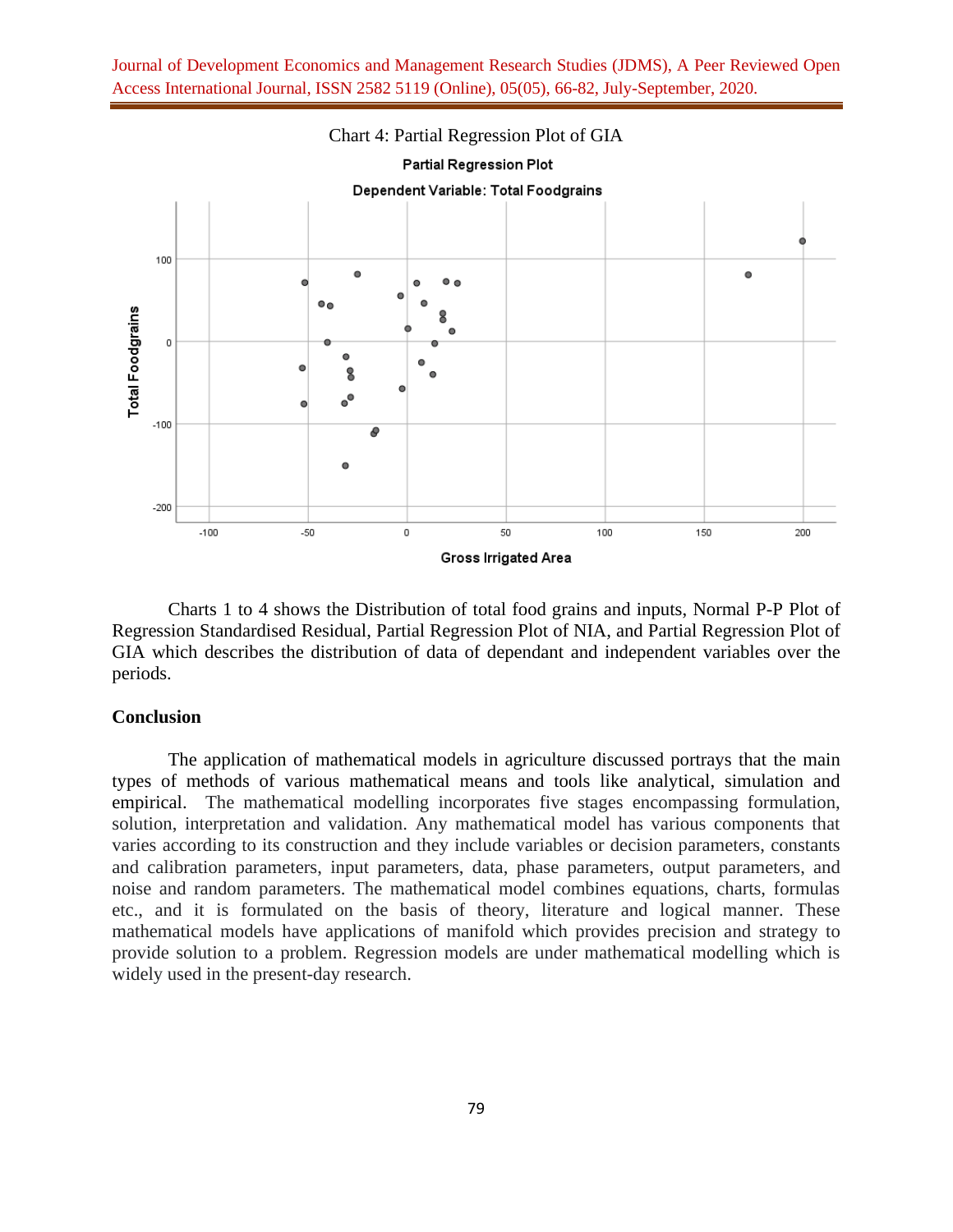## **REFERENCES**

- 1. Bender, E.A. (1978). An introduction to mathematical modelling. Wiley, New York.
- 2. Cross, M. and Moscardini, A.O. (1985). Learning the art of mathematical modelling. Ellis Horwood Ltd. Chichester.
- 3. France, J. and Thornley, J.H.M. (1984). Mathematical models in agriculture. Betterworths, London.
- 4. J. H. M. Thornley and J.France (2007). (2007). Mathematical models in agriculture: quantitative methods for the plant, animal and ecological sciences, Centre for Ecology and Hydrology, Edinburgh, EH26 0QB, UK, 2007, [10.1079/9780851990101.0000](http://dx.doi.org/10.1079/9780851990101.0000)
- 5. G.Marion and Lawson (2015). An Introduction to Mathematical Modelling, DOI:10.5860/choice.32.5134, https://people.maths.bris.ac.uk/~madjl/course\_text.pdf
- 6. O.D. Sirotenko and V.A. Romanenkov (2012). Mathematical Models of Life Support Systems – Vol. II - Mathematical Models of Agricultural Supply - O.D., ©Encyclopedia of Life Support Systems (EOLSS), [http://www.eolss.net/sample-chapters/c02/e6-03a-05-](http://www.eolss.net/sample-chapters/c02/e6-03a-05-05.pdf) [05.pdf](http://www.eolss.net/sample-chapters/c02/e6-03a-05-05.pdf)
- 7. France J., Thornley J.Y.M. (1984). Mathematical Models in Agriculture. A Quantitative Approach to Problems in Agriculture and Related Sciences, 335 pp., Butterworths Co (Publishers) LTD.
- 8. R. Beneke and R. Winterboer (1973). Linear programming. Application to agriculture Ames: Iowa State University Press.
- 9. O.D. Sirotenko (2009). Food Production and Agricultural Models: Basic Principles of Development, All Russian Institute of Agricultural Meteorology, Obninsk, Russia, Encyclopedia of Life Support Systems (EOLSS), https://www.eolss.net/samplechapters/c02/E6-03A-05-01.pdf.
- 10. R. Bixby, M. Fenelon, Z. Gu, E. Rothber, and R. Wunderling (2000). MIP: Theory and practice-closing the gap. In: Powell, M., Scholtes, S. (eds.): System modeling and optimization: methods, theory and applications. Kluwer Academic Publishers, Hingham (2000).
- 11. N.Mason, H. Flores, J.R. Villalobos, and O. Ahumada, (2015). Planning the planting, harvest, and distribution of fresh horticultural products. in: Plà-Aragonés, L.M.: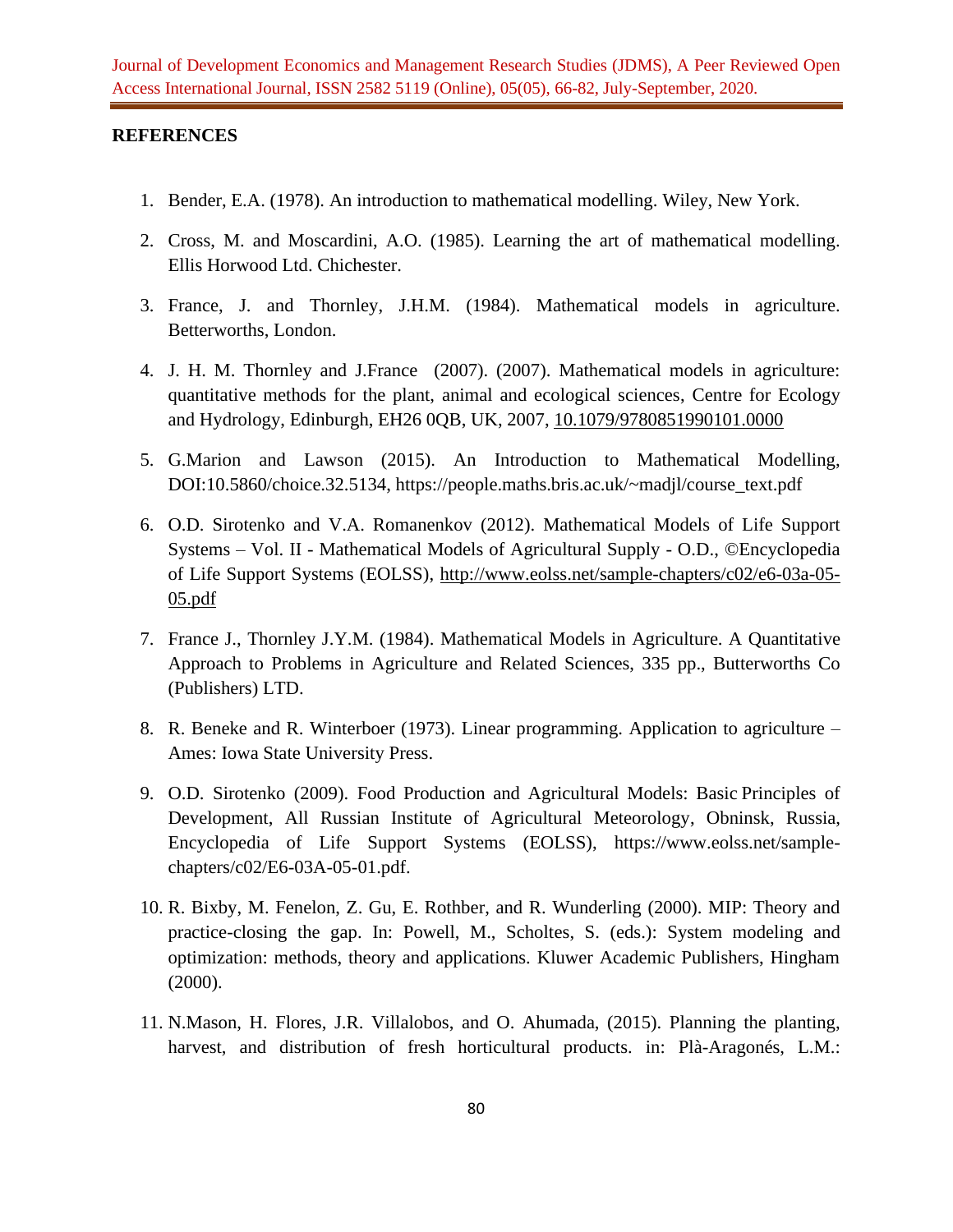Handbook of Operations Research in Agriculture and the Agri-Food Industry. Springer Science, New York, pp 19-54.

- 12. P.Paam, R. Berretta, M. Heydar, R.H. Middleton, R. García-Flores, and P. Juliano (2016). Planning models to optimize the agri-fresh food supply chain for loss minimization: a review. In: Reference Module in Food Science. Elsevier, p. 1-16, chapter (2016).
- 13. R.D. Kusumastuti, D.P. Donk, and R. Teunter, (2016). Crop-related harvesting and processing planning: a review. International Journal of Production Economics 174, 76-92 (2016).
- 14. W. Zhang, W.E. Wilhelm, (2011). OR/MS decision support models for the specialty crops industry: a literature review. Annals of Operations Research 190(1), 131-148 (2011).
- 15. Rong, R. Akkerman, and M. Grunow, (2011). An optimization approach for managing fresh food quality throughout the supply chain. International Journal of Production Economics 131, 421-429 (2011).
- 16. M.J.McPhee (2009). Mathematical modelling in agricultural systems: A case study of modelling fat deposition in beef cattle for research and industry, 18th World IMACS / MODSIM Congress, Cairns, Australia 13-17 July 2009, http://mssanz.org.au/modsim09.
- 17. Baldwin, R.L. (1995), Modeling ruminant digestion and metabolism, Chapman and Hall, 578 pp., Great Britain.
- 18. D.S. Riggs, (1963), The mathematical approach to physiological problems, MIT Press, Cambridge, MA.
- 19. D. Dourado-Neto, D. A. Teruel, K. Reichardt, D.R. Nielsen, J. A. Frizzone, And O.O.S. Bacchi (1998). Principles of Crop Modelling and Simulation: III. Modelling of Root Growth and Other Belowground Processes, Limitations of the Models, and the Future of Modelling in Agriculture, Sci. agric., Piracicaba, 55(Número Especial), p.58-61, Agosto 1998.
- 20. J. H.M. Thornley, (1996). Modelling Water in Crops and Plant Ecosystems**,** Annals of Botany **77**: 261-275, 1996.
- 21. Reddy, V.R., D.N. Baker, F.D. Whisler and R.E. Fye, (1987). Application of GOSSYM to yield decline in cotton. 1. Systems analysis and effects of herbicides on growth, development and yield. Agronomy Journal 79: 42-47.